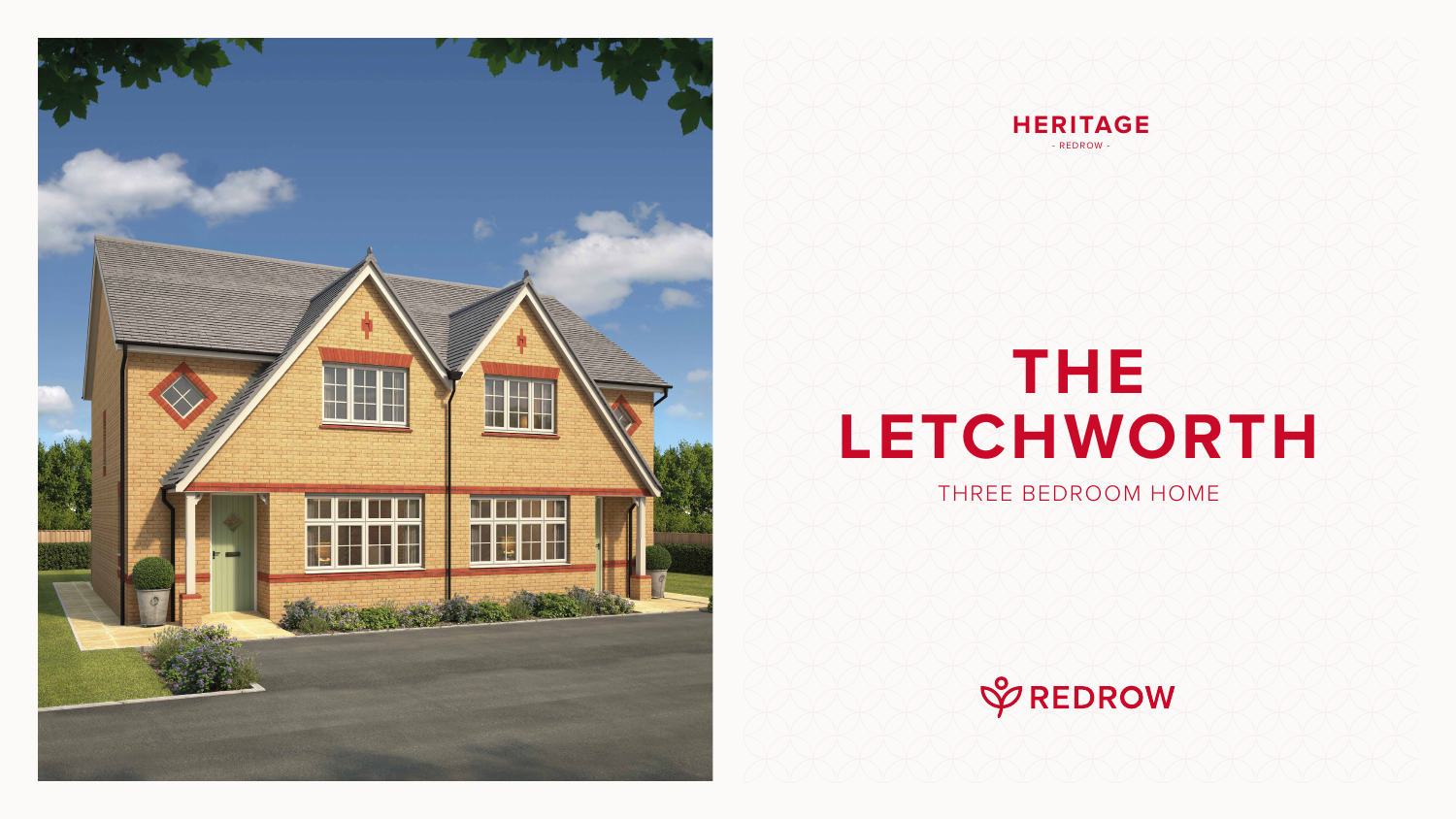### THE LETCHWORTH **GROUND FLOOR**



2 Kitchen/  $\leftarrow$  18'2" x 11'5"  $\leftarrow$  5.53 x 3.47 m



- Dimensions start
- **ST** Storage cupboard
- **WM** Washing machine space
- **DW** Dish washer space



#### **KEY**

- **SSS** Hob
- **OV** Oven
- **FF** Fridge/freezer
- **TD** Tumble dryer space



Plots 79, 93, 104, 108, 157 & 161 are handed